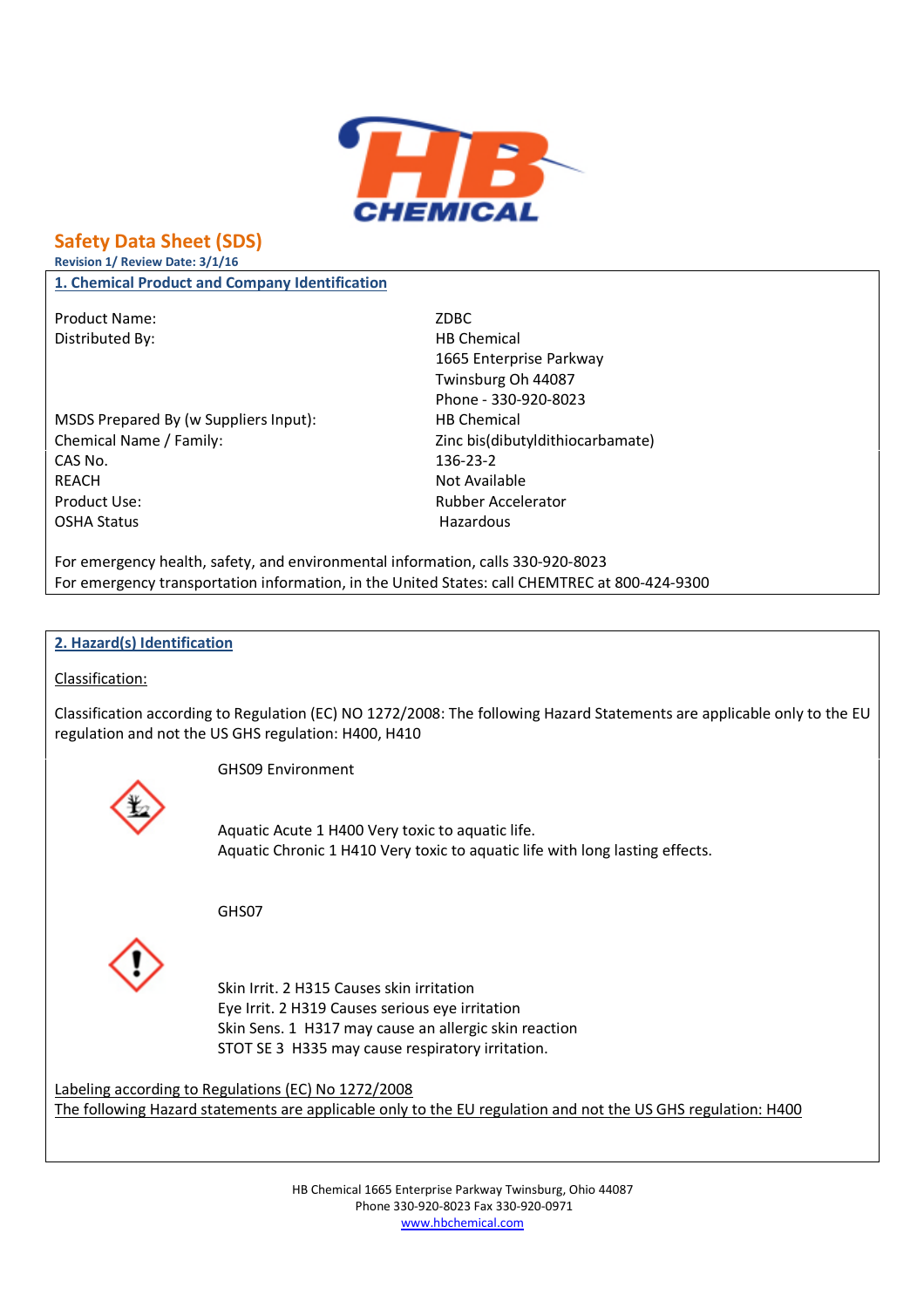| <b>Hazard Pictograms:</b> |                                                                                                                                                                                                                                                                                                                                                                                                                                                                                                                                                                                                                                                                                                                                                                                                                                                                                                                                                                                                                                                                                                                 |
|---------------------------|-----------------------------------------------------------------------------------------------------------------------------------------------------------------------------------------------------------------------------------------------------------------------------------------------------------------------------------------------------------------------------------------------------------------------------------------------------------------------------------------------------------------------------------------------------------------------------------------------------------------------------------------------------------------------------------------------------------------------------------------------------------------------------------------------------------------------------------------------------------------------------------------------------------------------------------------------------------------------------------------------------------------------------------------------------------------------------------------------------------------|
|                           |                                                                                                                                                                                                                                                                                                                                                                                                                                                                                                                                                                                                                                                                                                                                                                                                                                                                                                                                                                                                                                                                                                                 |
|                           |                                                                                                                                                                                                                                                                                                                                                                                                                                                                                                                                                                                                                                                                                                                                                                                                                                                                                                                                                                                                                                                                                                                 |
| Signal Word(S):           | Warning                                                                                                                                                                                                                                                                                                                                                                                                                                                                                                                                                                                                                                                                                                                                                                                                                                                                                                                                                                                                                                                                                                         |
| Hazard Statement:         | Causes skin irritation.<br>May cause an allergic skin reaction. Causes serious eye<br>irritation. May cause respiratory irritation.<br>Very toxic to aquatic life with long lasting effects.                                                                                                                                                                                                                                                                                                                                                                                                                                                                                                                                                                                                                                                                                                                                                                                                                                                                                                                    |
| Precautionary statement:  | Avoid breathing dust/fume/gas/mist/vapours/spray.<br>Wash hands thoroughly after handling.<br>Use only outdoors or in a well-ventilated area.<br>Contaminated work clothing should not be allowed out of the<br>workplace. Avoid release to the environment.<br>Wear protective gloves/protective clothing/eye protection/face<br>protection.<br>IF ON SKIN: Wash with plenty of soap and water.<br>IF INHALED: Remove victim to fresh air and keep at rest in a<br>position comfortable for breathing.<br>IF IN EYES: Rinse cautiously with water for several minutes.<br>Remove contact lenses, if present and easy to do. Continue<br>rinsing.<br>Call a POISON CENTER or doctor/physician if you feel unwell.<br>If skin irritation or rash occurs: Get medical advice/attention.<br>If eye irritation persists: Get medical advice/attention.<br>Take off contaminated clothing and wash before reuse.<br>Collect spillage. Store in a well-ventilated place. Keep container<br>tightly closed. Store locked up.<br>Dispose of contents/container to local/regional/national/<br>International regulation. |
| Other hazards:            | Not available.                                                                                                                                                                                                                                                                                                                                                                                                                                                                                                                                                                                                                                                                                                                                                                                                                                                                                                                                                                                                                                                                                                  |
|                           |                                                                                                                                                                                                                                                                                                                                                                                                                                                                                                                                                                                                                                                                                                                                                                                                                                                                                                                                                                                                                                                                                                                 |

| 3. Composition / Information on Ingredients |                  |           |           |               |
|---------------------------------------------|------------------|-----------|-----------|---------------|
| Substance/Mixture:                          |                  | Substance |           |               |
| Ingradient(s):                              |                  |           |           |               |
| <b>Chemical Name</b>                        | Registration No. | CAS No.   | EC No.    | Concentration |
| Zinc bis(dibutyldithiocarbamate)            | N/A              | 136-23-2  | 205-232-7 | 97%           |

| <b>4. First Aid Measures</b> |                                                                                                                                                                              |
|------------------------------|------------------------------------------------------------------------------------------------------------------------------------------------------------------------------|
| Inhalation:                  | Remove from exposure and move to fresh air immediately. If<br>Not breathing, give artificial respiration. If breathing is difficult,<br>give Oxygen. Seek medical attention. |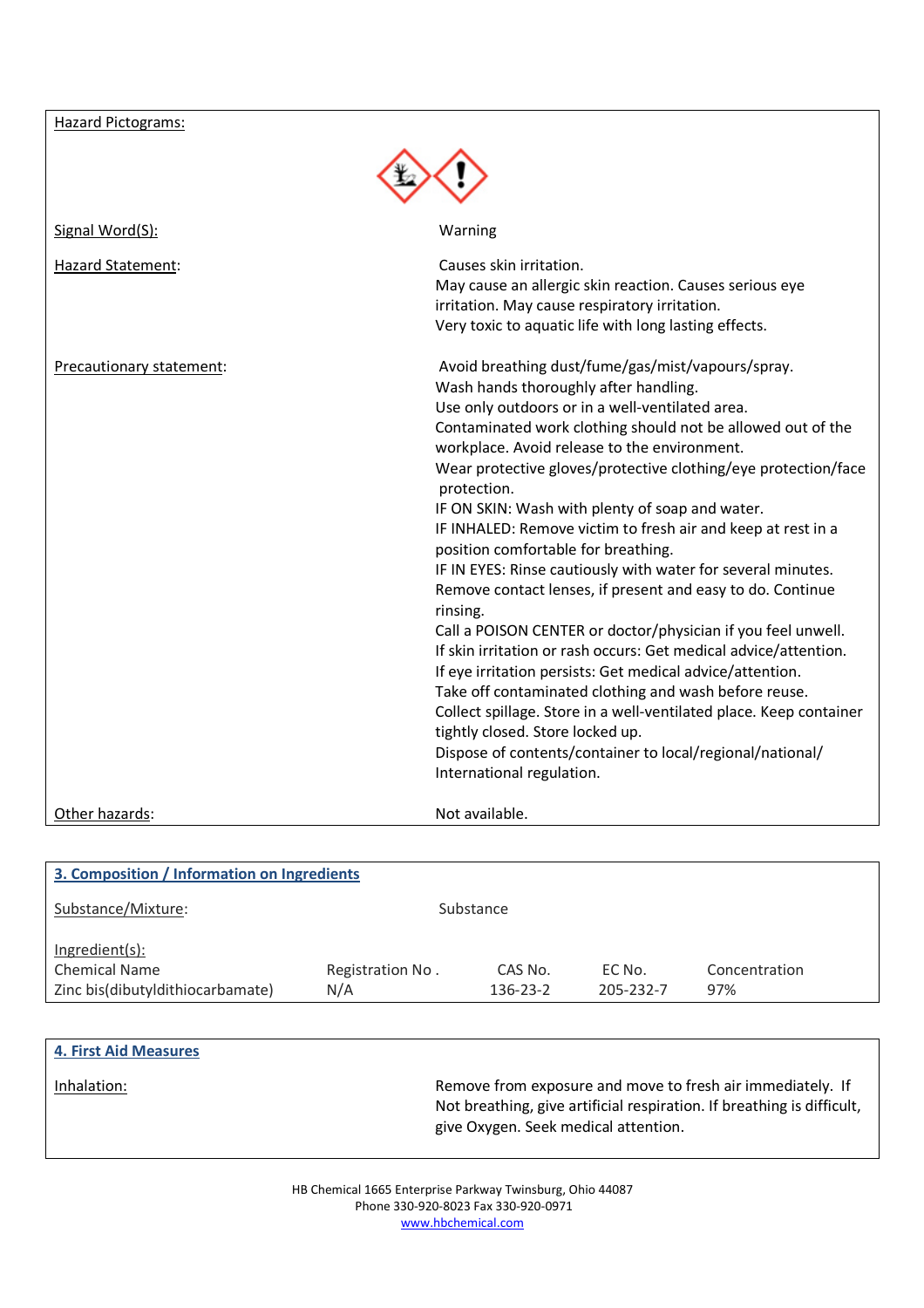| Eyes:                                         | Immediately flush eyes with plenty of water for at least 15<br>minutes. Occasionally lifting the upper and lower eyelids. Get<br>medical attention if irritation occurs.      |
|-----------------------------------------------|-------------------------------------------------------------------------------------------------------------------------------------------------------------------------------|
| Skin:                                         | Immediately flush eyes with plenty of water for at least 15<br>minutes while removing contaminated clothing and shoes.<br>Get medical aid if irritation develops or persists. |
| Ingestion:                                    | Rinse mouth, and drink plenty of water. Do not induce vomiting.<br>Get medical aid                                                                                            |
| Most important symptoms and effects, both     |                                                                                                                                                                               |
| Acute and delayed:                            | Causes skin irritation. May cause an allergic skin reaction.<br>Causes serious eye irritation. May cause respiratory irritation.                                              |
| Indication of any immediate medical attention |                                                                                                                                                                               |
| And special treatment needed:                 | If skin irritation or rash occurs, get medical advice/attention.                                                                                                              |

| <b>5. Fire-Fighting Measures</b>                       |                                                                                                                                   |
|--------------------------------------------------------|-----------------------------------------------------------------------------------------------------------------------------------|
| Extinguishing media:                                   |                                                                                                                                   |
| Suitable extinguishing media:                          | Water spray, foam, powder, carbon dioxide.                                                                                        |
| Unsuitable extinguishing media:                        | Not available.                                                                                                                    |
| Special hazards arising from the substance or mixture: | Hazardous decompositions products: carbon monoxide, carbon<br>dioxide, nitrogen oxides, sulfur oxides.                            |
| Special fire fighting methods and special protective   |                                                                                                                                   |
| actions for fire-fighters:                             | Wear a self-contained breathing apparatus in pressure-demand<br>MSHA/NIOSH (approved or equivalent), and full protective<br>gear. |

## **6. Accidental Release Measures**

Personal precautions, protective equipment and emergency procedures:

| For non-emergency personnel:             | Use personal protective equipment Avoid dust formation.<br>Avoid breathing dust. Ensure adequate ventilation.<br>Avoid skin and eye contact.            |
|------------------------------------------|---------------------------------------------------------------------------------------------------------------------------------------------------------|
| For emergency responders:                | Wear an appropriate NIOSH/MSHA approved respirator if dust<br>is generated.                                                                             |
| <b>Environmental Precautions:</b>        | Prevent further leakage or spillage if safe to do so. Do not let<br>product enter drains. Discharge into the environment must be<br>avoided.            |
| Methods for Containment and Cleaning up: | Pick up and arrange disposal without creating dust. Sweep up<br>And shovel. Keep in suitable, closed containers for disposal.<br>Flush area with water. |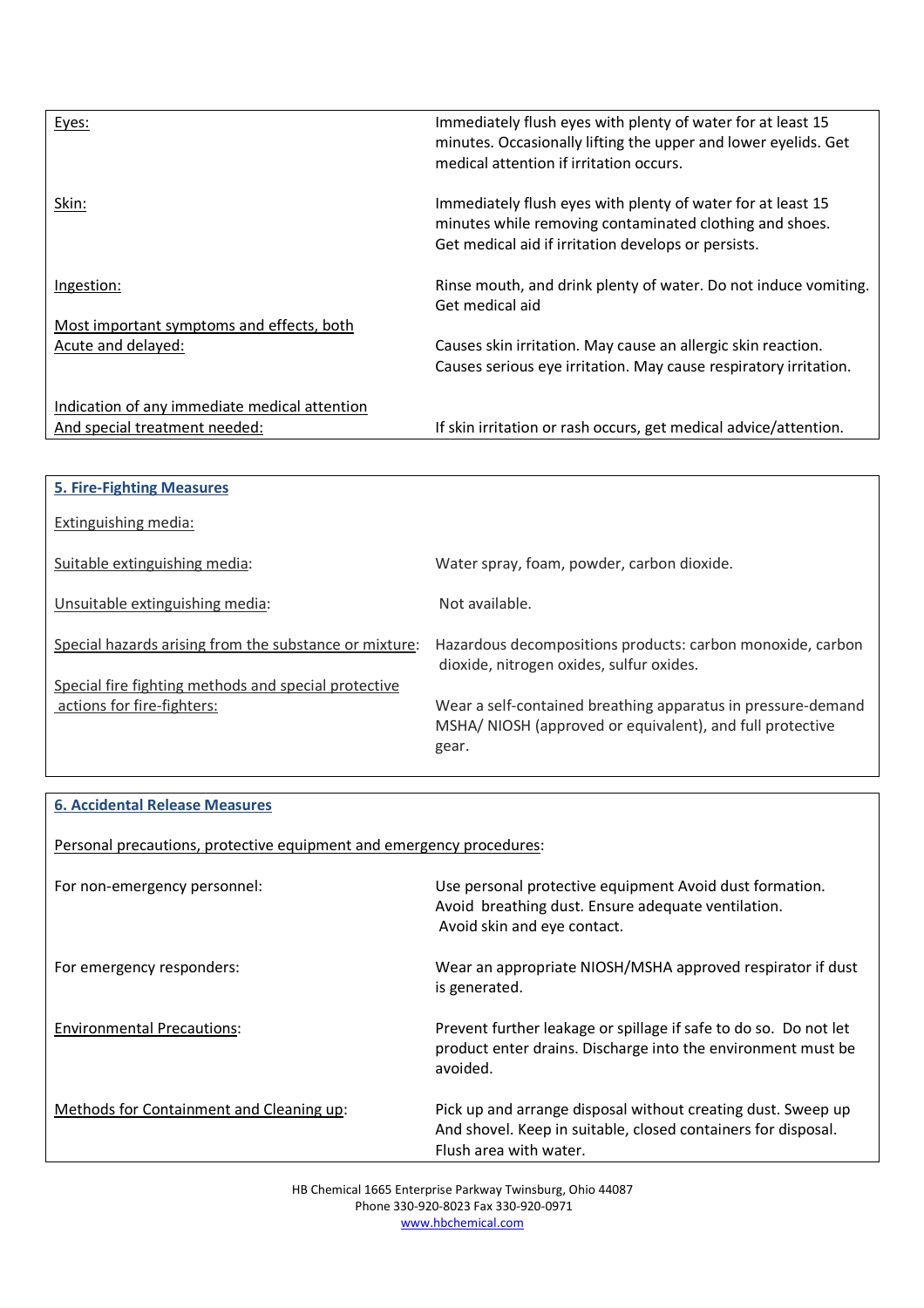| Reference to other sections: | See Section 7 for information on safe handling.<br>See Section 8 for information on personal protection<br>equipment. See Section 13 for information on disposal. |
|------------------------------|-------------------------------------------------------------------------------------------------------------------------------------------------------------------|
| Additional information:      | Not applicable.                                                                                                                                                   |

| 7. Handling and Storage:                |                                                                                                                                                                                                                                 |
|-----------------------------------------|---------------------------------------------------------------------------------------------------------------------------------------------------------------------------------------------------------------------------------|
| Precautions for safe handling:          |                                                                                                                                                                                                                                 |
| Protective measures:                    | Use personal protective equipment. Avoid contact with skin and<br>eyes. Avoid breathing dust. Provide appropriate exhaust<br>ventilation at places where dust is formed. Wash hands<br>thoroughly after handling.               |
| Advice on general occupational hygiene: | Do not eat, drink and smoke in work areas. Wash hands after<br>use. Remove contaminated clothing and protective equipment<br>before entering eating areas.                                                                      |
| Conditions for safe storage, including  |                                                                                                                                                                                                                                 |
| any incompatibilities:                  | Store in original container protected from direct sunlight in a<br>dry, cool and well-ventilated area, away from incompatible<br>materials and food and drink. Keep container tightly closed and<br>sealed until ready for use. |
| Specific end use(s):                    | Rubber accelerator.                                                                                                                                                                                                             |

| 8. Exposure Controls / Personal Protection                             |                                                                                                                                                                                    |
|------------------------------------------------------------------------|------------------------------------------------------------------------------------------------------------------------------------------------------------------------------------|
| Control parameters:                                                    |                                                                                                                                                                                    |
| Occupational exposure limits:                                          | Not available.                                                                                                                                                                     |
| Additional exposure limits under the conditions of use: Not available. |                                                                                                                                                                                    |
| DNEL/DMEL and PNEC-Values:                                             | Not available.                                                                                                                                                                     |
| <b>Exposure controls:</b>                                              |                                                                                                                                                                                    |
| Appropriate engineering controls:                                      | Facilities storing or utilizing this material should be equipped<br>with an eyewash facility and a safety shower. Use adequate<br>ventilation to keep airborne concentrations low. |
| <b>Protective Gloves:</b>                                              | Minimum breakthrough time / gloves: 480 min; Minimum<br>thickness / gloves: $0.11$ mm.                                                                                             |
| Eye Protection:                                                        | Wear tightly fitted safety goggles.                                                                                                                                                |
| <b>Skin and Body Protection:</b>                                       | Wear appropriate protective clothing and boots.<br>Wear suitable protective clothing to prevent heat.                                                                              |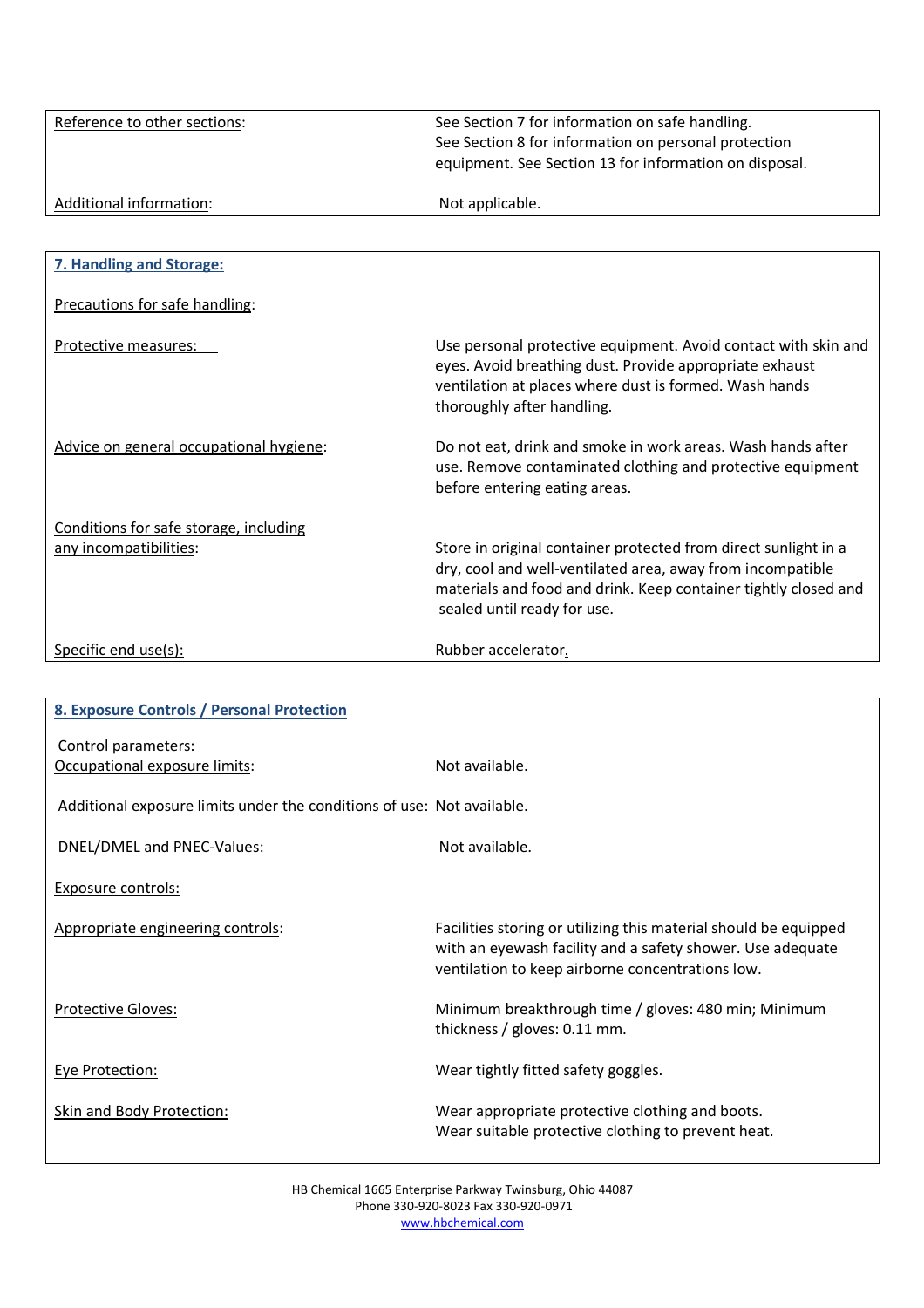Respiratory protection:

Wear dust-protection mask if there is risk of dust formation.

Environmental exposure controls:

Avoid discharge into the environment. According to local regulation, federal and official regulations.

| 9. Physical and Chemical Properties               |                                                                 |
|---------------------------------------------------|-----------------------------------------------------------------|
| Appearance:                                       | Granule                                                         |
| Colour:                                           | White to Yellow                                                 |
| Odour:                                            | Not available                                                   |
| Odour threshold:                                  | Not available                                                   |
| pH:                                               | Not available                                                   |
| Melting point/range (°C):                         | 100-112 °C                                                      |
| Boiling point/range (°C):                         | 318 °C (1013 hPa)                                               |
| Flash point (°C):                                 | Not available                                                   |
| Evaporation rate:                                 | Not available                                                   |
| Flammability limit - lower (%):                   | Not available                                                   |
| Flammability (solid, gas):                        | Non-flammable                                                   |
| Ignition temperature (°C):                        | Not available                                                   |
| Upper/lower flammability/explosive limits: Lower: | Not available                                                   |
| Vapour pressure (20°C):                           | Not available                                                   |
| Vapour density:                                   | Not available                                                   |
| Relative Density:                                 | $1.5(20^{\circ}C)$                                              |
| Bulk density (kg/m3):                             | Not available                                                   |
| Water solubility (g/l):                           | $<$ 1 mg/L(20 $^{\circ}$ C)                                     |
| n-Octanol/Water (log Po/w):                       | Not available                                                   |
| Auto-ignition temperature:                        | Not available                                                   |
| Decomposition temperature:                        | Not available                                                   |
| Viscosity, dynamic (mPa.s):                       | Not available                                                   |
| <b>Explosive properties:</b>                      | Not explosive                                                   |
| Oxidising properties:                             | Not oxidising                                                   |
| Molecular Formula:                                | C18H36N2S4Zn                                                    |
| Molecular Weight:                                 | 474.14                                                          |
| Other information:                                | Fat solubility(solvent- oil to be specified) etc: Not available |
|                                                   | Surface tension: Not available                                  |
|                                                   | Dissociation constant in water(pKa): Not available              |
|                                                   | Oxidation-reduction Potential: Not available                    |
|                                                   | Specific gravity: $1.24(20^{\circ}C)$                           |

| <b>10. Stability and Reactivity</b>   |                                                                                                                                                                           |
|---------------------------------------|---------------------------------------------------------------------------------------------------------------------------------------------------------------------------|
| Reactivity/Stability:                 | The substance is stable under normal storage and handling<br>conditions. Stable at room temperature in closed containers<br>under normal storage and handling conditions. |
| Possibility of hazardous reactions:   | No dangerous reactions known.                                                                                                                                             |
| Incompatibility (Materials to Avoid): | Strong oxidizing agents.                                                                                                                                                  |
| Conditions to Avoid:                  | Incompatible materials. Heat, high temperature.                                                                                                                           |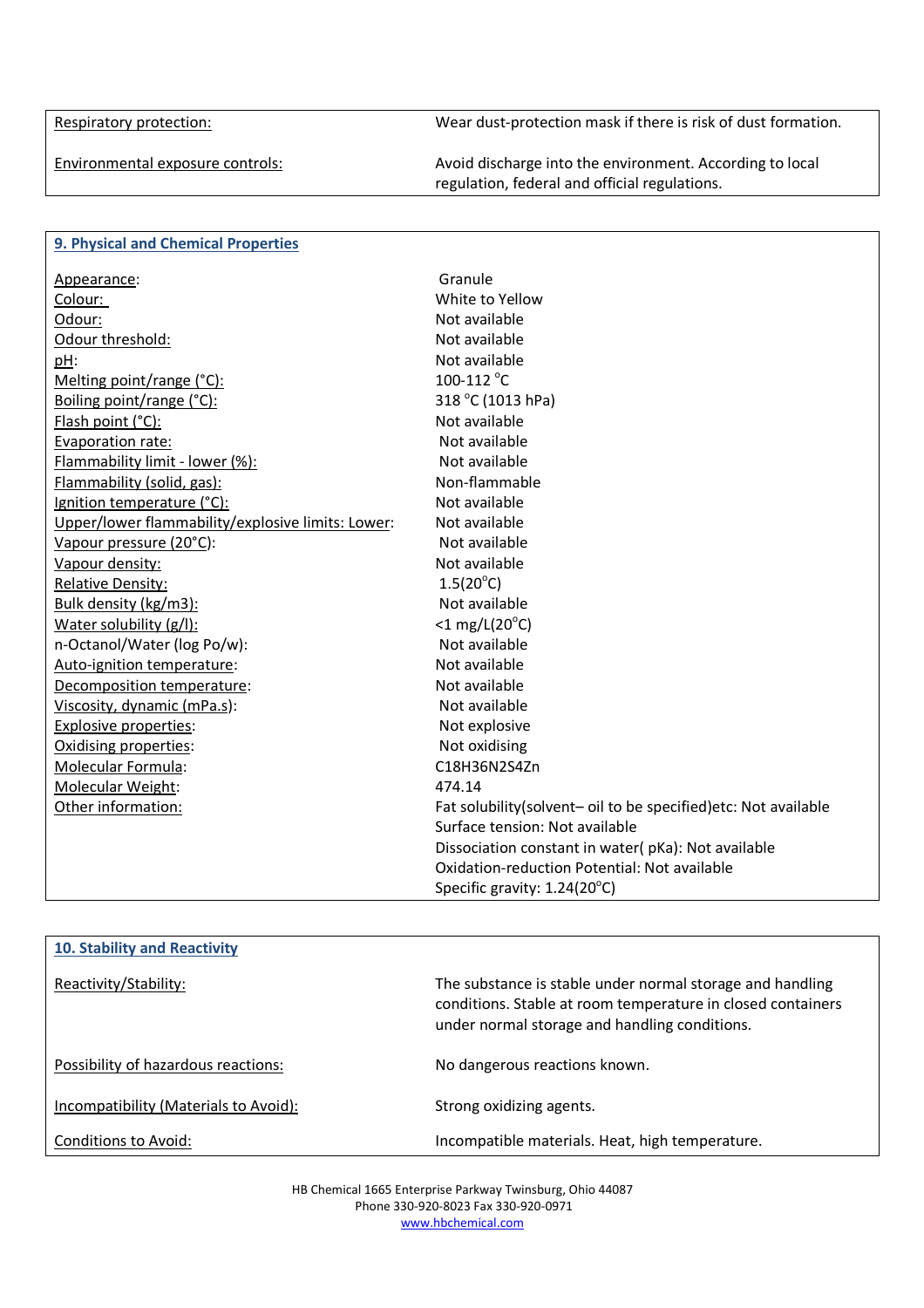| 11. Toxicological Information                |                                                                                                                    |
|----------------------------------------------|--------------------------------------------------------------------------------------------------------------------|
| Toxicokinetics, metabolism and distribution: |                                                                                                                    |
| Non-human toxikological data:                | Not available                                                                                                      |
| Information on toxicological effects:        |                                                                                                                    |
| Acute toxicity:                              | LD50(Oral, Rat): $>$ 5000 mg/kg bw<br>LD50(Dermal, Rabbit): >2000 mg/kg bw<br>LC50(Inhalation, Rat): Not available |
| Skin corrosion/Irritation:                   | Causes skin irritation                                                                                             |
| Serious eye damage/irritation:               | Causes serious eye irritation.                                                                                     |
| Respiratory or skin sensitization:           | Not classified                                                                                                     |
| Germ cell mutagenicity:                      | Not classified                                                                                                     |
| Carcinogenicity:                             | Not classified                                                                                                     |
| Reproductive toxicity:                       | Not classified                                                                                                     |
| STOT- single exposure:                       | May cause respiratory irritation.                                                                                  |
| STOT-repeated exposure:                      | Not classified                                                                                                     |

### **12. Ecological Information**

Toxicity:

|                                            | <b>Acute toxicity</b> |     | <b>Time</b> | <b>Species</b> | Method   | Evaluation | Remarks |
|--------------------------------------------|-----------------------|-----|-------------|----------------|----------|------------|---------|
|                                            | LC50                  | N/A | 96h         | Fish           | OECD 203 | N/A        | N/A     |
|                                            | LC50                  | N/A | 48h         | Daphnia        | OECD 202 | N/A        | N/A     |
|                                            | EC50                  | N/A | 72h         | Algae          | OECD 201 | N/A        | N/A     |
| Persistence and degradability:             |                       |     |             | Not available. |          |            |         |
| <b>Bioaccumulative potential:</b>          |                       |     |             | Not available. |          |            |         |
| Mobility in soil:                          |                       |     |             | Not available. |          |            |         |
| <b>Results of PBT&amp;vPvB assessment:</b> |                       |     |             | Not available. |          |            |         |
| Other adverse effects:                     |                       |     |             | Not available. |          |            |         |

| <b>13. Disposal Considerations</b> |  |  |
|------------------------------------|--|--|
|                                    |  |  |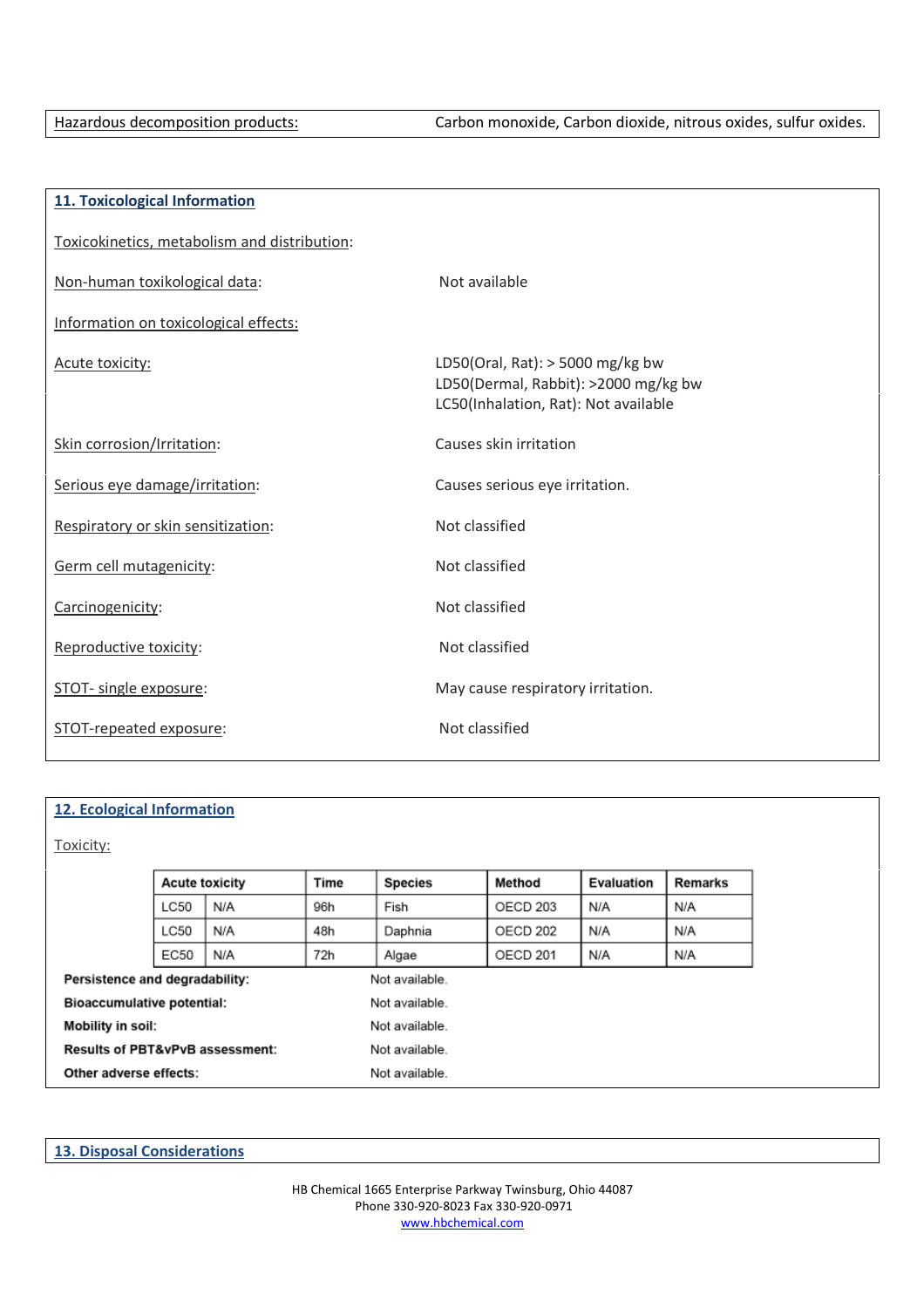| Waste treatment methods:    | The material should be disposed of by incineration in a chemical<br>incinerator in compliance with national and regional<br>requirements.                           |
|-----------------------------|---------------------------------------------------------------------------------------------------------------------------------------------------------------------|
| Product/packaging disposal: | If empty container retains product residues, all label<br>precautions must be observed. Return for reuse or dispose<br>according to national and local regulations. |

| <b>14. Transport Information</b>                       |                                                                                                                                                                                                     |
|--------------------------------------------------------|-----------------------------------------------------------------------------------------------------------------------------------------------------------------------------------------------------|
| D.O.T. Shipping Name                                   | Not Regulated                                                                                                                                                                                       |
| Air - ICAO (international Civil Aviation Organization) | UN Number: 3077<br>UN Proper shipping name: ENVIRONMENTALLY HAZARDOUS<br>SUBSTANCE, SOLID, N.O.S., (Zinc bis (dibutyldithiocarbarmate))<br>Class: 9 Packaging group: III Environmental hazards: Yes |
| Sea - IMDG (International Maritime Dangerous Goods)    | UN Number: 3077<br>UN Proper shipping name: ENVIRONMENTALLY HAZARDOUS<br>SUBSTANCE, SOLID, N.O.S., (Zinc bis (dibutyl dithiocarbamate))<br>Class: 9 Packaging group: III Environmental hazards: Yes |

| 15. Regulatory Information                                                                                  |                          |
|-------------------------------------------------------------------------------------------------------------|--------------------------|
| Safety, health and environmental regulation/legislation specific for the substance or mixture United States |                          |
| <b>SARA Section 355 (extremely hazardous substances)</b>                                                    | Substance is not listed  |
| <b>SARA Section 313 (Specific toxic chemical listings)</b>                                                  | Zinc Compounds.          |
| <b>TSCA (Toxic Substances Control Act)</b>                                                                  | Substance is listed.     |
| Proposition 65 (California)                                                                                 |                          |
| Chemicals known to cause cancer                                                                             | Substance is not listed. |
| Chemicals known to cause reproductive toxicity for females                                                  | Substance is not listed. |
| Chemicals known to cause reproductive toxicity for males                                                    | Substance is not listed. |
| Chemicals known to cause developmental toxicity                                                             | Substance is not listed. |
| <b>Carcinogenic Categories</b>                                                                              |                          |
| <b>EPA</b> (Environmental Protection Agency)                                                                | Substance is not listed. |
| <b>IARC</b> (International Agency for Research on Cancer)                                                   | Substance is not listed. |
| TLV (Threshold Limit Value established by ACGIH)                                                            | Substance is not listed. |
| NIOSH-Ca (National Institute for Occupational Safety and Health)                                            | Substance is not listed. |
| <b>OSHA-Ca (Occupational Safety &amp; Health Administration)</b>                                            | Substance is not listed. |
| Canada                                                                                                      |                          |
| <b>Canadian Domestic Substances List (DSL)</b>                                                              | Substance is listed.     |
| Canadian Ingredient Disclosure list (limit 0.1%)                                                            | Substance is not listed. |
| Canadian Ingredient Disclosure list (limit 1%)                                                              | Substance is not listed. |
| Chemical safety assessment: A Chemical Safety Assessment has not been carried out.                          |                          |

## 16. Other Information

The above information has been compiled from what we believe to be credible sources. To our knowledge the information is accurate and reliable, however, it is not guaranteed. Any recommendations issued by HB Chemical personnel or literature is derived from experience and by no means should be taken as fact or construed as a recommendation to violate of any law, regulation or patent. It is the users responsibility to determine the suitability of any HB supplied material in their application. The individual conditions of each customer are well outside of our control and we cannot be held liable for its functionality and use.